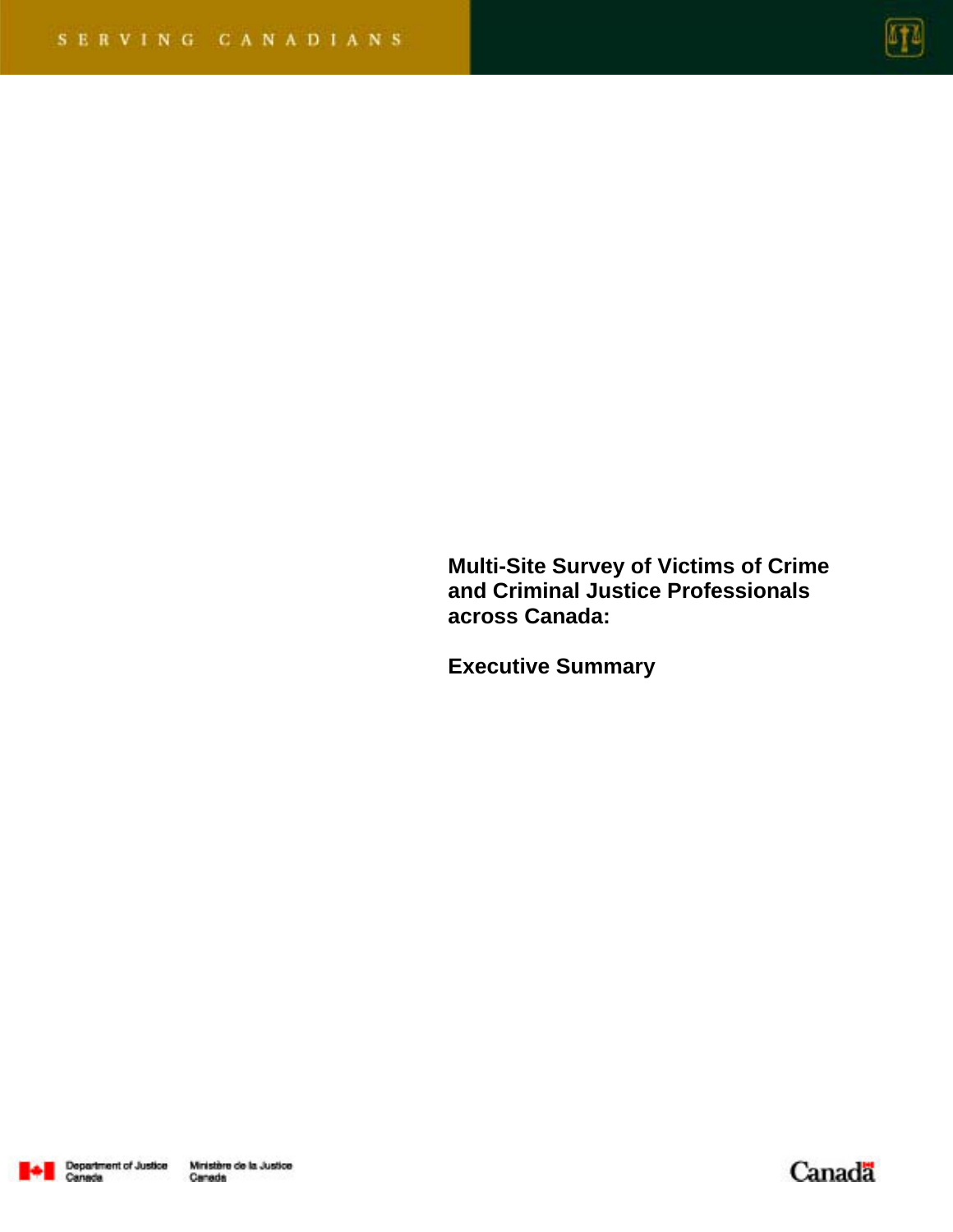

**Policy Centre for Victim Issues**



**Research and Statistics Division**

rr05vic-1-sum1e 2005

*The views expressed in this report are those of the author and do not necessarily represent the views of the Department of Justice Canada.*

**These summaries are extracted from the**  *Multi-Site Survey of Victims of Crime and Criminal Justice Professionals across Canada***, completed by Prairie Research Associates Inc. on behalf of the Department of Justice Canada.**

*Multi-Site Survey of Victims of Crime and Criminal Justice Professionals across Canada***:** 

**Executive Summary**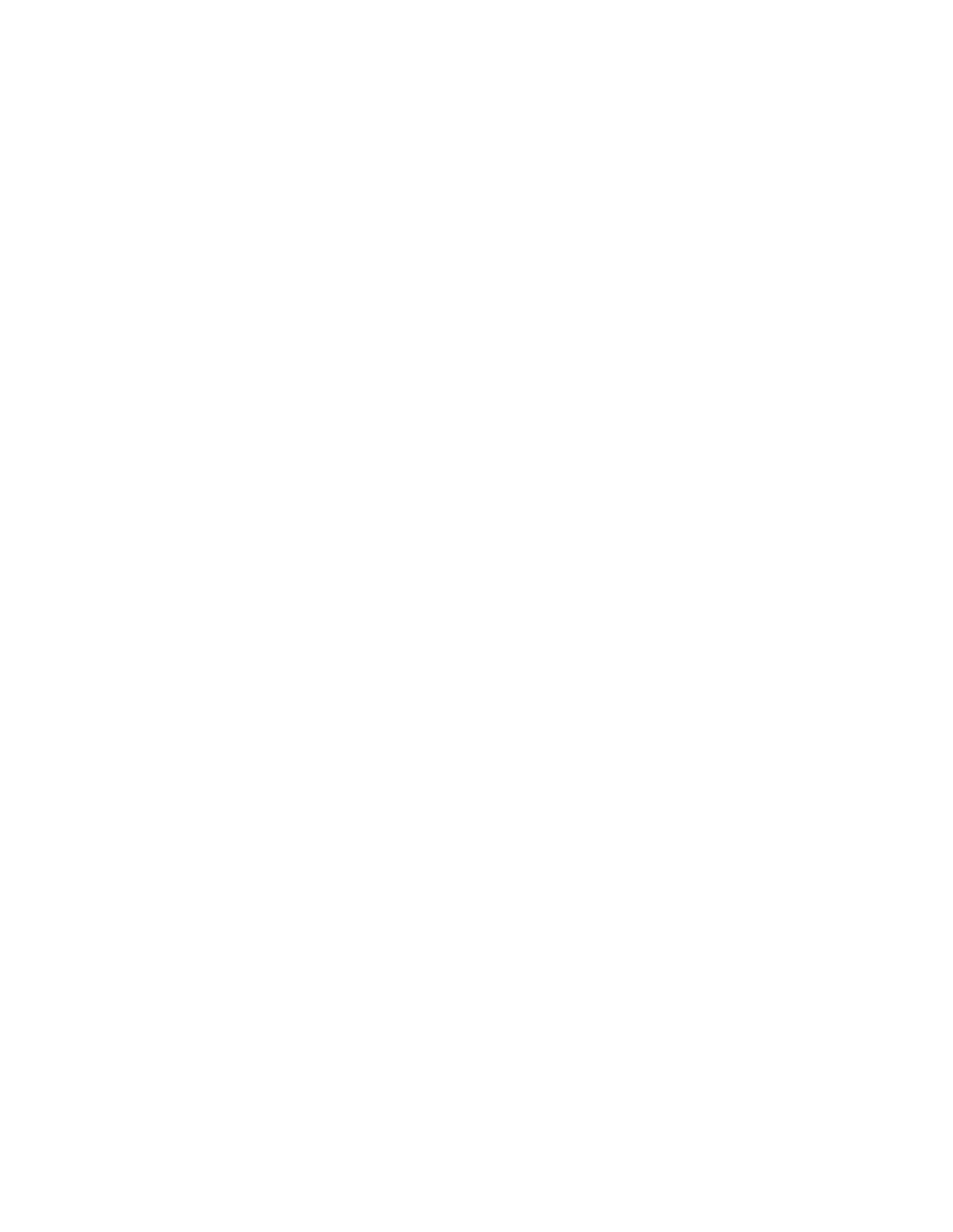# **Table of Contents**

 $\Pi$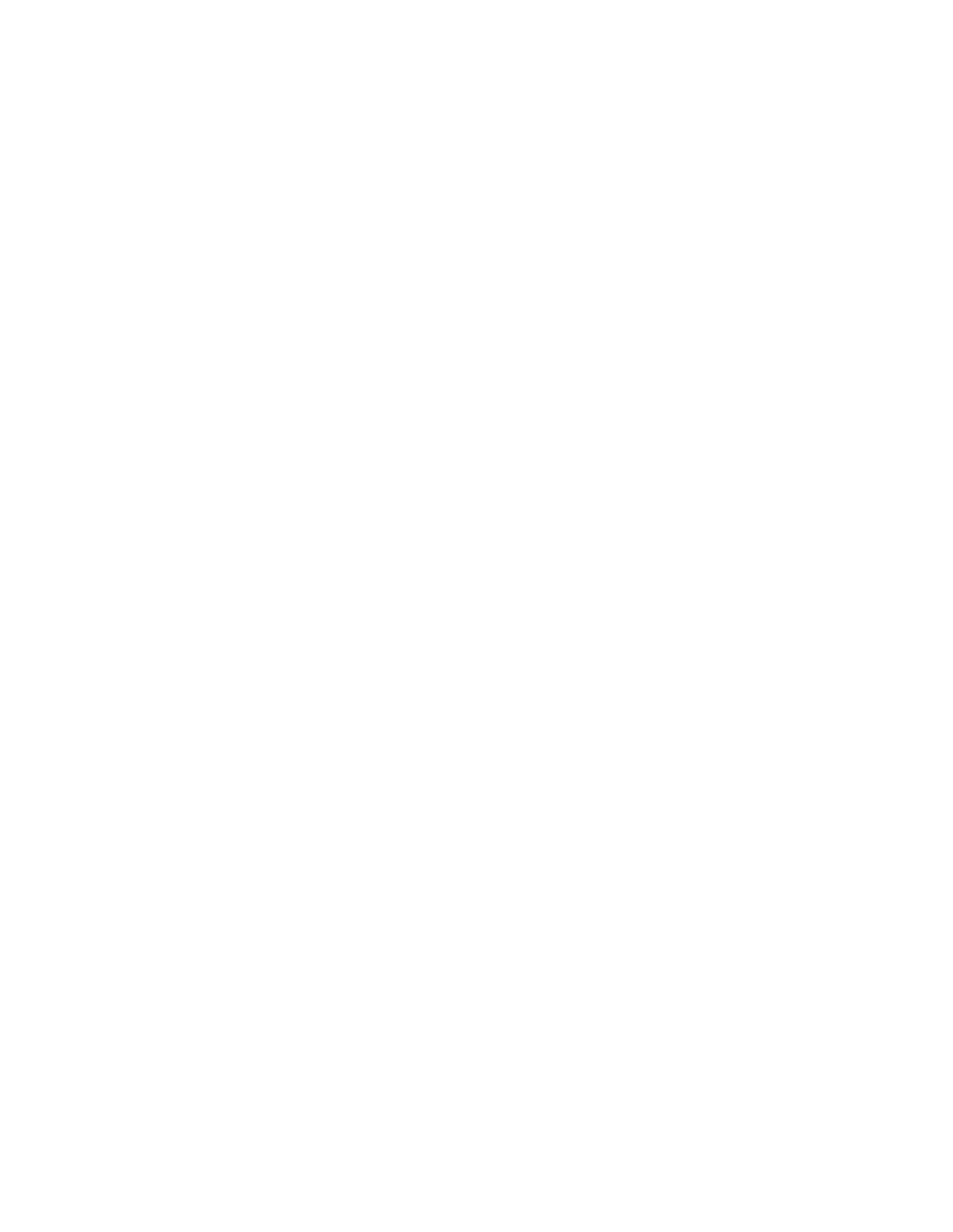# Introduction

**The Multi-Site Survey of Victims of Crime and Criminal Justice Professionals was** The Multi-Site Survey of Victims of Crime and Criminal Justice Professionals was<br>conducted in 2002 under the direction of the Policy Centre for Victim Issues (PCVI) of the Department of Justice Canada in collaboration with the Research and Statistics Division. The PCVI implements the Victims of Crime Initiative which, through the Victims Fund, legislative reform, research, consultations and communication activities, works to increase the confidence of victims in the criminal justice system and responds to the needs of victims of crime as they relate to the Department of Justice.

The purpose of the *Multi-Site Survey of Victims of Crime and Criminal Justice Professionals* is to gather information on a wide range of issues concerning the criminal justice system as it pertains to victims and criminal justice professionals, with a particular emphasis on recent *Criminal Code* provisions, specifically Bill C-79, which was introduced in 1999. This legislation amended the *Criminal Code* in several areas, such as:

- $\triangleright$  giving victims the right to read their victim impact statement at the time of sentencing if they wish to do so;
- $\triangleright$  requiring the judge to inquire before sentencing whether the victim has been informed of the opportunity to give a victim impact statement;
- $\triangleright$  requiring that all offenders pay a victim surcharge of 15% where a fine is imposed or a fixed amount of \$50 or \$100 for summary or indictable offences, respectively, and can be increased by the judge (except where the offender can demonstrate undue hardship);
- $\triangleright$  clarifying the application of publication bans and providing a discretion to order, in appropriate circumstances, a publication ban on information that could disclose the identity of victims as witnesses;
- $\triangleright$  expanding the protection of victims and witnesses under the age of 18 years from cross-examination by a self-represented accused in sexual and personal violence offences;
- $\triangleright$  allowing any victim or witness with a mental or physical disability to be accompanied by a support person while giving evidence; and
- $\triangleright$  ensuring that the safety of victims and witnesses are taken into consideration in judicial interim release determinations.

To a more limited extent, the survey also explored perceptions regarding amendments recently made to the *Corrections and Conditional Release Act* to provide victims with the opportunity to present prepared victim statements at parole board hearings.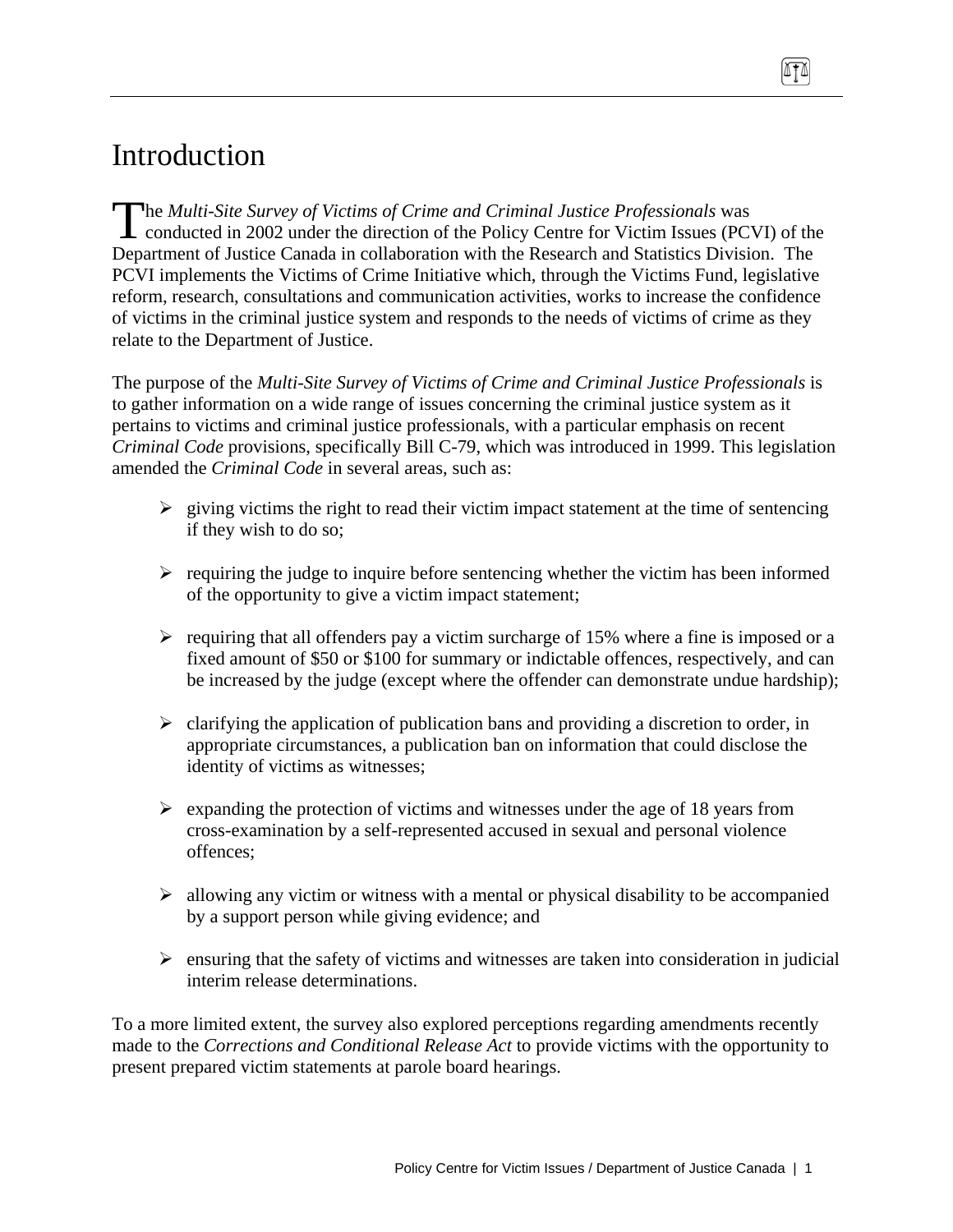Findings from this study will generate evidence to inform future legislative reforms and policy changes by providing insight on the use and awareness of recent reforms by criminal justice professionals as they pertain to victims of crime, the nature of information provided to victims during the criminal justice process, victims' experiences with the legal provisions and other services that are intended to benefit them throughout the criminal justice process, and barriers to the implementation of recent reforms for criminal justice professionals.

Given the breadth of findings in the final report the PCVI has prepared summary reports based on respondent groups in the survey.<sup>1</sup> This report is a summary of all the findings from all respondents who participated in the study. Additional summaries are available that speak specifically to the findings of Police respondents, Crown Attorney respondents, Defence counsel respondents, Judiciary respondents, Probation, Correction and Parole respondents, Victims of Crime, and Victim Advocacy and Victim Service Organizations.

 $\frac{1}{1}$  The full report and other summaries are available at: http://canada.justice.gc.ca/en/ps/voc/pub.html For copies contact the Policy Centre for Victim Issues, 284 Wellington Street, Ottawa, Ontario, K1A 0H8.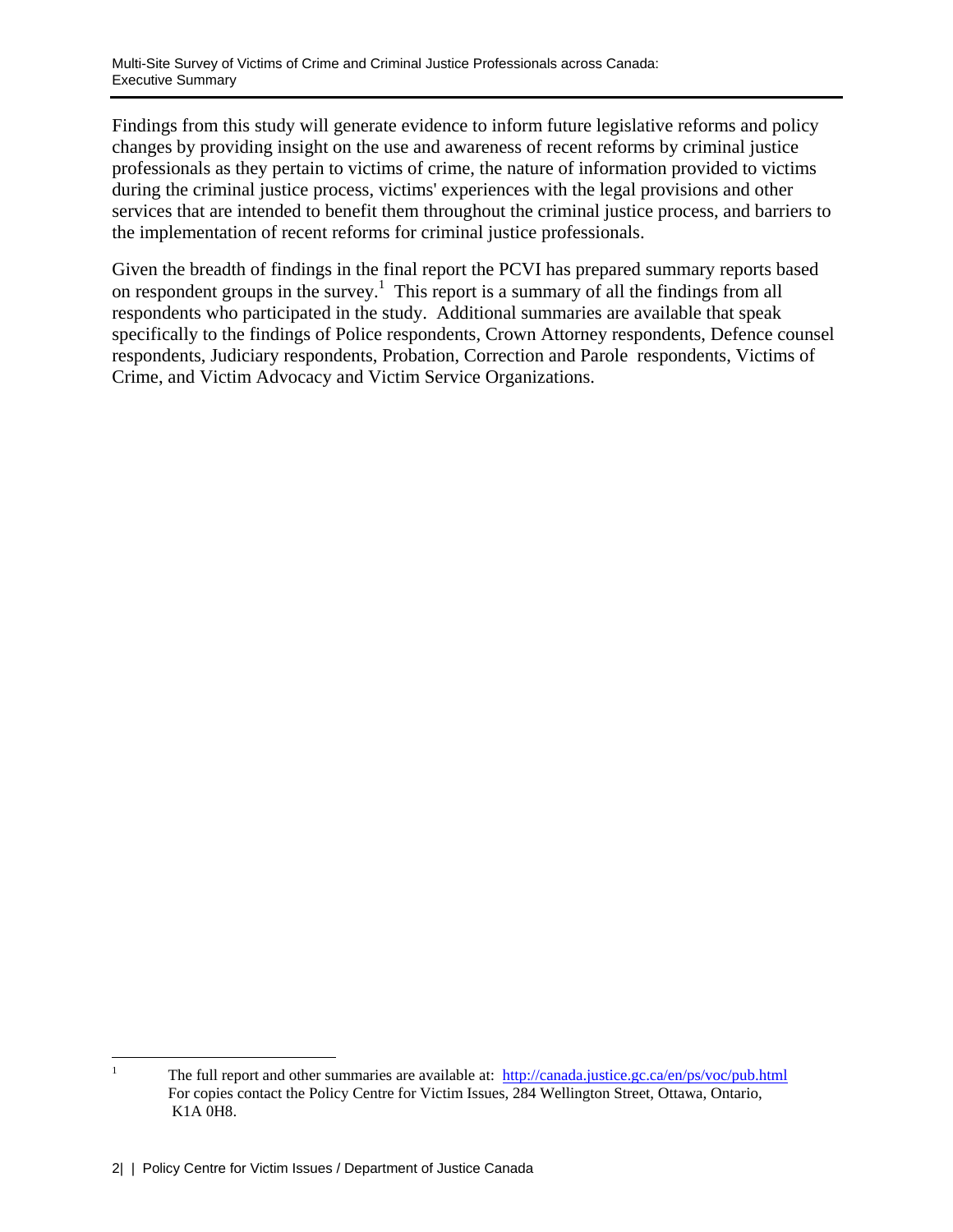# Methodology

The multi-site survey was conducted in 16 sites within the 10 provinces of Canada; the The multi-site survey was conducted in 16 sites within the 10 provinces of Canada; the territories were not included in this study. The 16 sites represent five regions: Atlantic (Nova Scotia, Prince Edward Island, New Brunswick, and Newfoundland and Labrador), Quebec, Ontario, Prairie (Saskatchewan and Manitoba), and Western (British Columbia and Alberta). Each region included at least three sites of varying size (small, medium, and large cities), with consideration of diversity in geography (rural, urban, northern) and population (especially cultural and linguistic). A subcommittee of the Federal Provincial Territorial Working Group (FPTWG) on Victims of Crime guided the research team and recommended some of the selected site locations.

Data for this study came from criminal justice professionals and victims of crime. A total of 112 victims of crime participated in in-depth interviews, which were conducted in order to obtain detailed data on each individual victim's experience in the criminal justice system. Victim services providers assisted in contacting victims and obtaining their consent to participate in the study, which may have introduced selection bias into the research.

Criminal justice professionals who participated in the study were from 10 different groups: judges, Crown Attorneys, defence counsel, police, victim services providers, victim advocacy groups, probation officers, and three types of parole representatives (from the National Parole Board [NPB], Correctional Service Canada [CSC], and the provincial parole boards in Quebec, Ontario, and British Columbia). They participated through either self-administered questionnaires or interviews. Relying on two forms of data collection allowed for the most complete method of gathering information on the research questions. The use of selfadministered questionnaires ensured that a large proportion of the criminal justice professionals in each site could participate, while the use of interviews meant that more in-depth, qualitative data could also be obtained.

Interviews were conducted with 214 criminal justice professionals from five respondent groups: victim services providers; police; Crown Attorneys; judiciary; and defence counsel. Interview results were captured as part of the quantitative data corresponding to that generated by the selfadministered surveys. Self-administered questionnaires were also distributed to all 10 respondent groups. A total of 1,664 criminal justice professionals completed the self-administered questionnaire. Overall (in interviews and self-administered questionnaires), a total of 1,878 criminal justice professionals participated in this survey.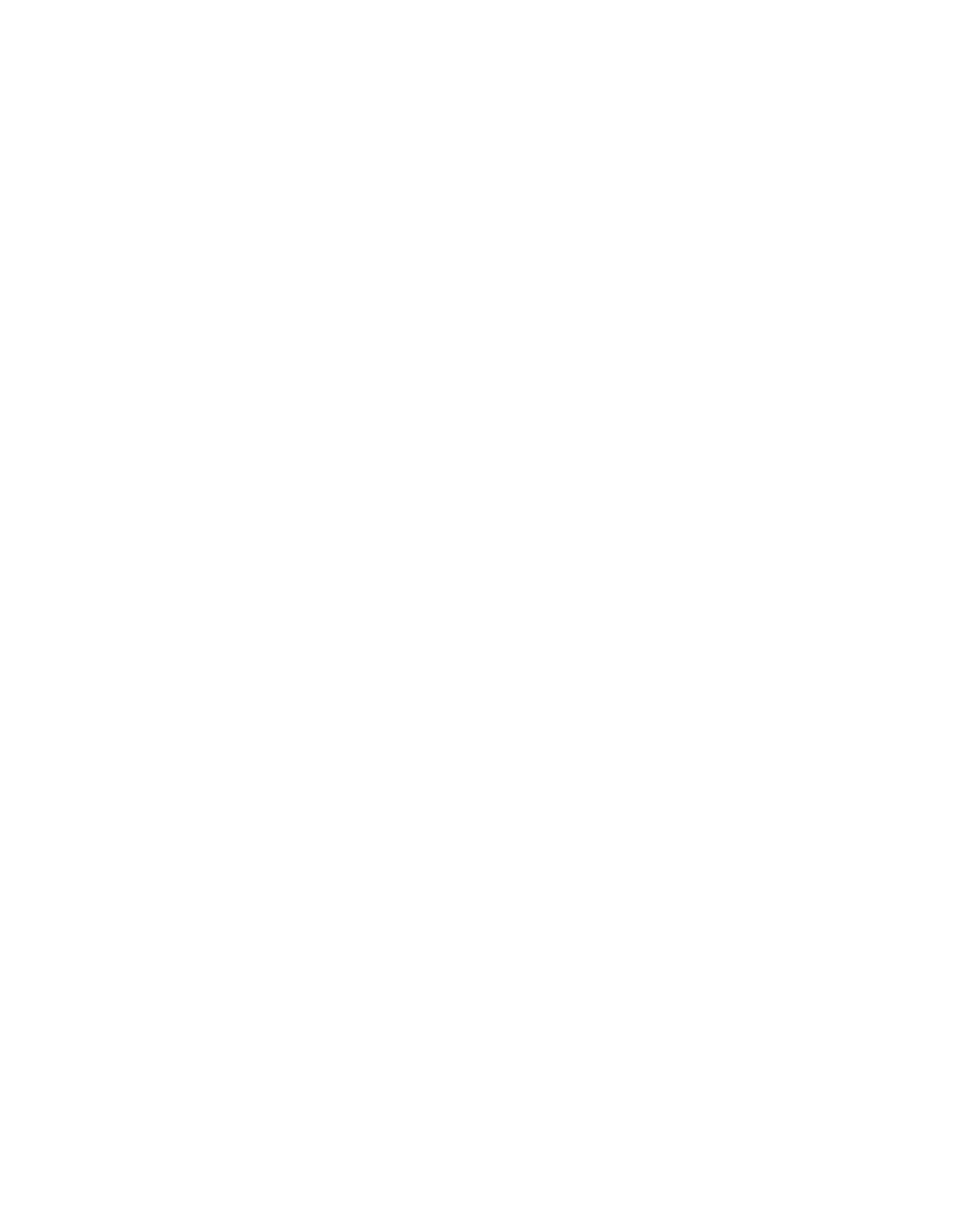# Summary of Findings<sup>2</sup>

# **Responsibility of Criminal Justice Professionals**

Criminal justice professionals surveyed generally agreed that victims of crime have a legitimate role to play in the criminal justice process. Although victim services prov legitimate role to play in the criminal justice process. Although victim services providers and advocacy organizations were the most supportive of an active role for victims, other criminal justice professionals also believe that victims are entitled to be consulted, particularly before irrevocable steps are taken. In fact, survey results show that police, Crown Attorneys, and judges consider their main responsibilities to victims of crime to include keeping victims informed of the status of their case, providing them an opportunity to be heard, and taking their views into account at various stages of the criminal proceedings. Despite supporting consultation, however, criminal justice professionals also believe that victims may not fully understand the intricacies of the legal system and therefore should not be the ultimate decision-makers.

# **Services for Victims**

Seventy-five (67%) of the 112 victim respondents were victims of serious violent crimes. Almost nine-tenths received some form of assistance in the criminal justice system. Almost all victims received information about their case or the justice system, about half received assistance with counselling and witness support, and about 40% received help with preparing a victim impact statement. Victims considered counselling and emotional support, the provision of information, and general assistance from victim services as the most helpful assistance they received. These kinds of assistance correspond to the services offered by victim services providers surveyed. Over three-fourths reported providing crisis support, informing victims about court processes, and helping victims prepare for trial. Just over half provide counselling.

Almost all victims were referred to the victim services organizations where they received services. They stressed the importance of giving information about available services shortly after the crime because most victims are not aware of victim services. Victim services providers also commented in interviews that there is a lack of awareness of victim services. Both victims and victim services providers said that victims are often overwhelmed and traumatized after the crime and so information about services should come from a variety of methods (written and oral) and, according to victim services providers, should be provided at various points throughout the process. Both victims and victim services providers said that more public education would also be beneficial.

Initiating contact with victims must be treated carefully. While half of victims said that they would prefer victim services to take the initiative, about one-quarter would prefer to contact victim services themselves. Those who preferred to be contacted noted that victims are often too

 $\frac{1}{2}$ 

See the full report or the seven summary reports for more detailed findings.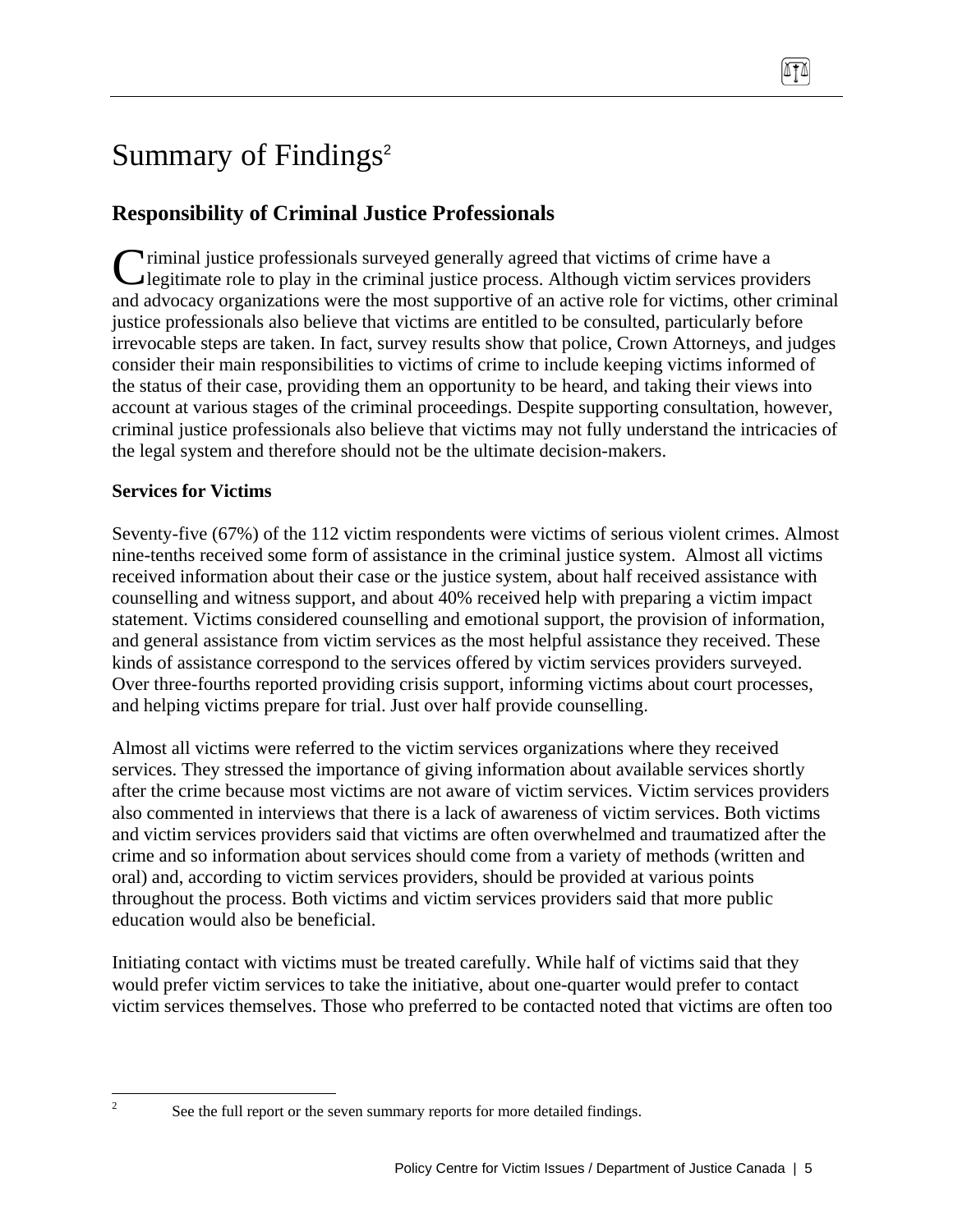traumatized or embarrassed to call; however, those who would rather initiate contact themselves said that this allowed them to feel more in control and that they do not like being contacted by someone they do not know. Several victims suggested that both options be available and that victim services only initiate contact with those who have given consent or after a reasonable period of time has passed without hearing from the victim.

Victim services providers, police, and advocacy groups who were surveyed identified a number of challenges in providing accessible services. The challenge most commonly identified was accommodating victims whose first language is not English or French. A related concern is that victim services do not respond to cultural needs. Because different cultures react differently to being victimized, respondents identified a need for more culturally sensitive services and training for victim services providers. Respondents also said that financial issues, such as the need to pay for transportation and childcare, limit accessibility to victim services. Other challenges to accessibility were: lack of victim services in rural locations, the need for victim services to respond to the needs of both genders, and physical barriers for persons with disabilities. Those involved in the post-sentencing phase also indicated a need to better connect victims to available services. During this phase, victims do not usually receive information without first registering with the National Parole Board or Correctional Service Canada. Survey respondents from these organizations identified a gap between victim services in sentencing, and in corrections and parole largely because victims are unaware of the post-sentencing services available.

#### **Information for Victims**

Victim services providers, advocacy groups, Crown Attorneys, and police who were surveyed generally agreed that victims usually receive adequate information about court dates, conditions of release, and case outcomes. The victims interviewed supported this view. About nine-tenths of victims involved in a case that went to trial said that they were told about important trial dates, and two-thirds said that they were told about changes in trial dates and received updates on their case. Over four-fifths were told the outcome of their case. In cases where the offender received probation, four-fifths of victims said that they were told whether conditions were placed on the offender; however, in cases where the offender was released pending trial, just over half of victims were told about conditions of release.

Between 60% and 70% of victims reported receiving information about their role in court as a witness, about the role of the Crown Attorney, and about the criminal justice system in general. A similar proportion of victims whose cases reached these various stages were told whether the accused was released on bail, whether the accused pleaded guilty, where the offender was incarcerated, the date the sentence began, and the length of the sentence. Victims often received information on sentencing because they were present in court.

Just under half of victims involved in a case where the offender was eligible for parole received information about the offender's eligibility. Of those involved in a case where a parole hearing had been set or had occurred, one-third were informed of the dates; and in instances where parole had been granted, about one-third were informed of release dates, conditions imposed on release, and the destination of the offender on release.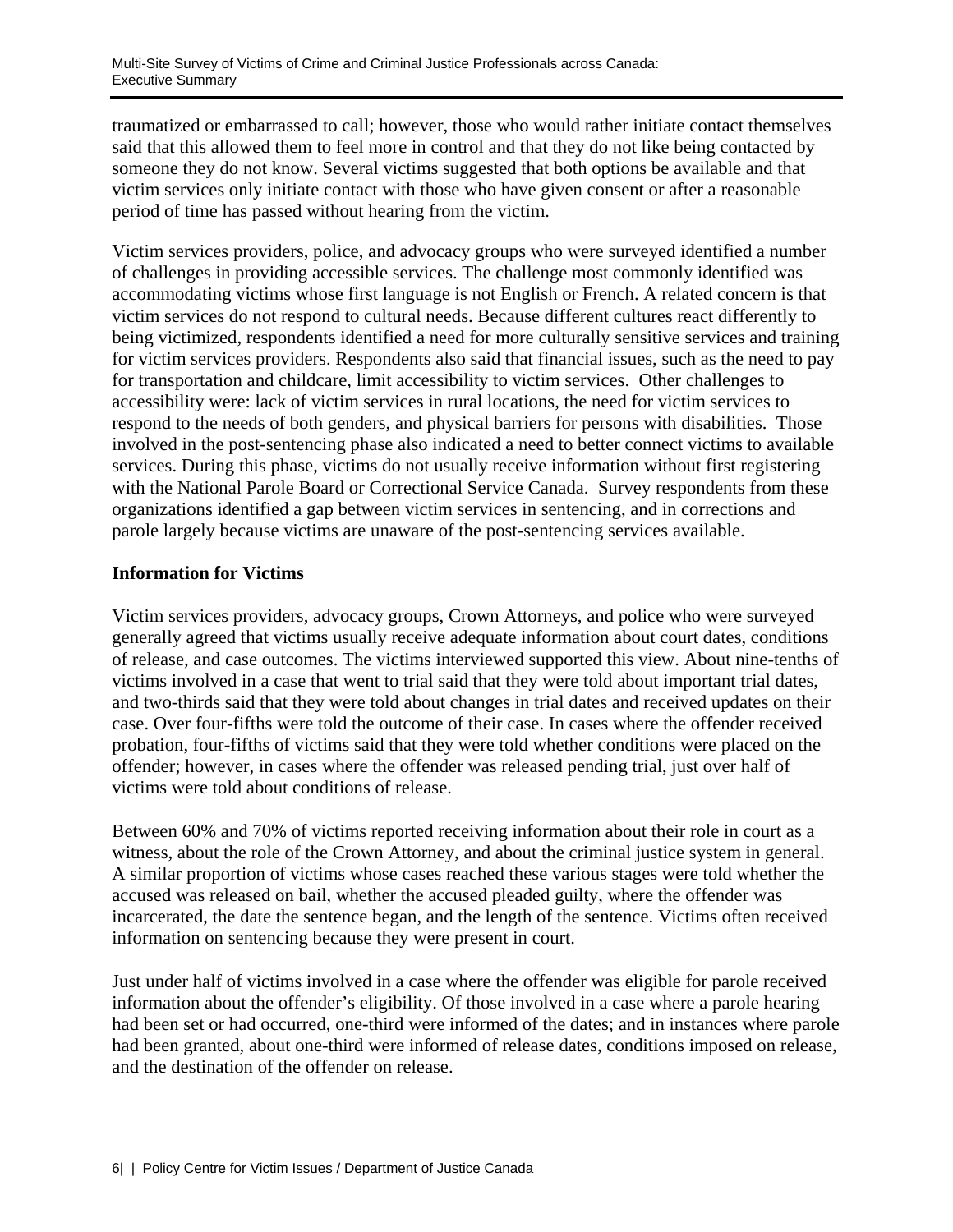Overall, more than 60% of victims agreed that, in general, they received a sufficient amount and type of information in a timely manner. Those who were dissatisfied most often explained that the information they received was limited, inaccurate, or confusing. Other sources of dissatisfaction included having to initiate contact with a criminal justice professional or seek out information on their own; and receiving inconsistent information because of turnover in the investigating officer, Crown Attorney, or victim services worker dealing with their case.

In interviews, victim services providers characterized the provision of information as sporadic, inconsistent, and often dependent on the nature of the offence or on the individual investigator or Crown Attorney assigned to the case. They believe that victims are more likely to receive information from police or the Crown Attorney when the victim initiates contact him or herself or if victim services is involved. These shortcomings appear to be largely the result of the time and resource constraints that criminal justice professionals face. In interviews, Crown Attorneys, police, and victim services providers agreed that the sheer volume of cases in the system makes it impossible to provide all victims of crime with all of the information they may want or require. Other perceived obstacles to information provision include lack of collaboration and coordination among agencies, privacy legislation and policies that restrict information sharing, and, in some cases, victim transiency and reluctance to be contacted.

Victims' suggestions for improvement in information provision included, most commonly, regular contact and follow-up by police and Crown Attorneys to keep victims abreast of developments in their case, as well as providing information at the outset of the victim's involvement with the system, providing more detailed information and more in print form, and providing information through a single source. As to the latter suggestion, the criminal justice professionals surveyed did not, for the most part, agree on who is responsible for providing information to victims and tend to regard information provision as a shared duty rather than the sole responsibility of a single agency. However, in interviews, Crown Attorneys, police, and victim services providers did suggest that information provision to victims could be improved by stronger links among agencies and development of clear guidelines on agencies' responsibilities in providing information.

When asked what kinds of information victims of crime most want to receive, victims most often mentioned updates on the status of the police investigation and their court case, followed by information about the criminal justice system in general.

#### **Consideration of Victim Safety at Bail**

The criminal justice professionals surveyed regard victim safety as an important consideration in bail determinations, and about 70% of victims interviewed said that they made their safety concerns known, most often to police. Those who did not make their concerns known most often explained that no one asked them about safety issues.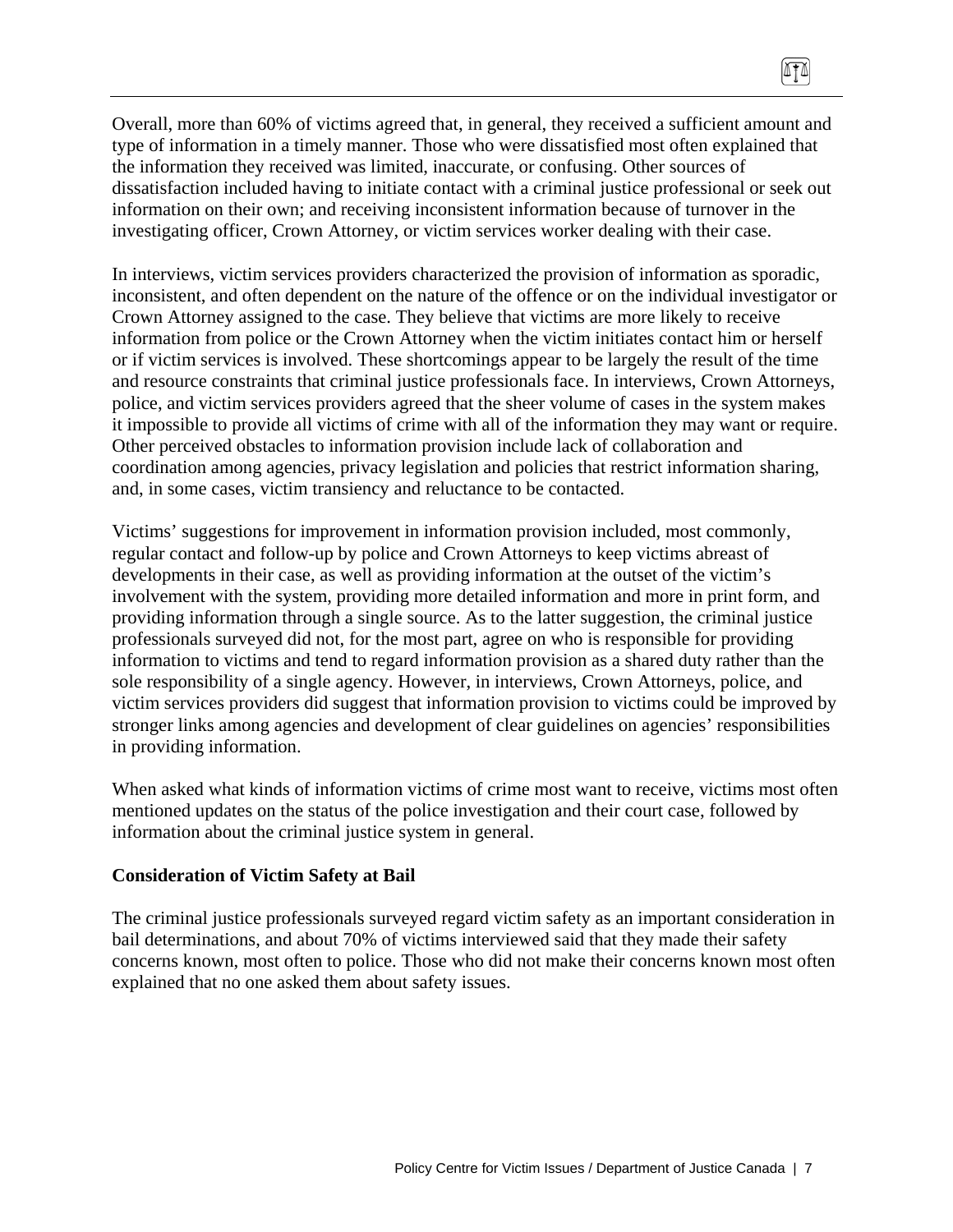Police reported using a variety of methods to ensure that victims' safety concerns are considered at bail; most commonly, they prepare a written submission to the Crown Attorney that includes recommendations for specific bail conditions following the investigation. Although Crown Attorneys seldom call the victim as a witness in bail hearings, virtually all generally request specific conditions to address the victim's safety at bail. Almost all defence counsel usually agree to requests for specific conditions, provided that these requests are reasonable, and almost all judges generally impose conditions for the victim's safety. Furthermore, more than threequarters of judges said that they ask about safety issues if the Crown Attorney has not mentioned them, but, in interviews, judges noted that this is rarely necessary because the Crown Attorney is very diligent about bringing these issues to the attention of the court.

Nevertheless, only about one-third of victim services providers and advocacy organizations surveyed and 40% of victims involved in cases where the accused was charged believe that the victim's safety is generally considered at bail determinations. Victims who believe that their safety was not considered, most often explained that the conditions were either insufficient or not respected.

#### **Provisions to Facilitate Testimony and Victims' Experience with Testifying**

#### *Publication Bans*

Publication bans in non-sexual offences and exclusion of the public from a trial are used only in the most exceptional circumstances. Fewer than half of judges reported having ever granted a publication ban in non-sexual offences (about one quarter) or having ever granted the exclusion of the public. Crown Attorneys, judges, and defence counsel agreed that an open court is essential to maintaining public confidence in the criminal justice system.

# *Support Persons*

Of the various provisions to facilitate testimony, the use of support persons to accompany a young witness or a witness with a mental or physical disability appears to be the least controversial and the most widely used. More than three-quarters of Crown Attorneys generally request that a support person accompany such witnesses, and two-thirds of defence counsel generally agree to requests. Over 80% of judges typically grant requests.

# *Testimonial Aids*

Of the three testimonial aids designed to assist young witnesses or those with a mental or physical disability (i.e., the use of screens, videotape or closed-circuit television) screens appear to be the most popular among Crown Attorneys, defence counsel, and judges. About 60% of Crown Attorneys surveyed reported generally requesting the use of a screen in appropriate cases, and a similar proportion of defence counsel generally agree to its use. More than 80% of judges generally grant the use of screens.

Videotaped testimony is used by slightly fewer Crown Attorneys and is more often objected to by defence counsel. Just over half of Crown Attorneys request videotaped testimony in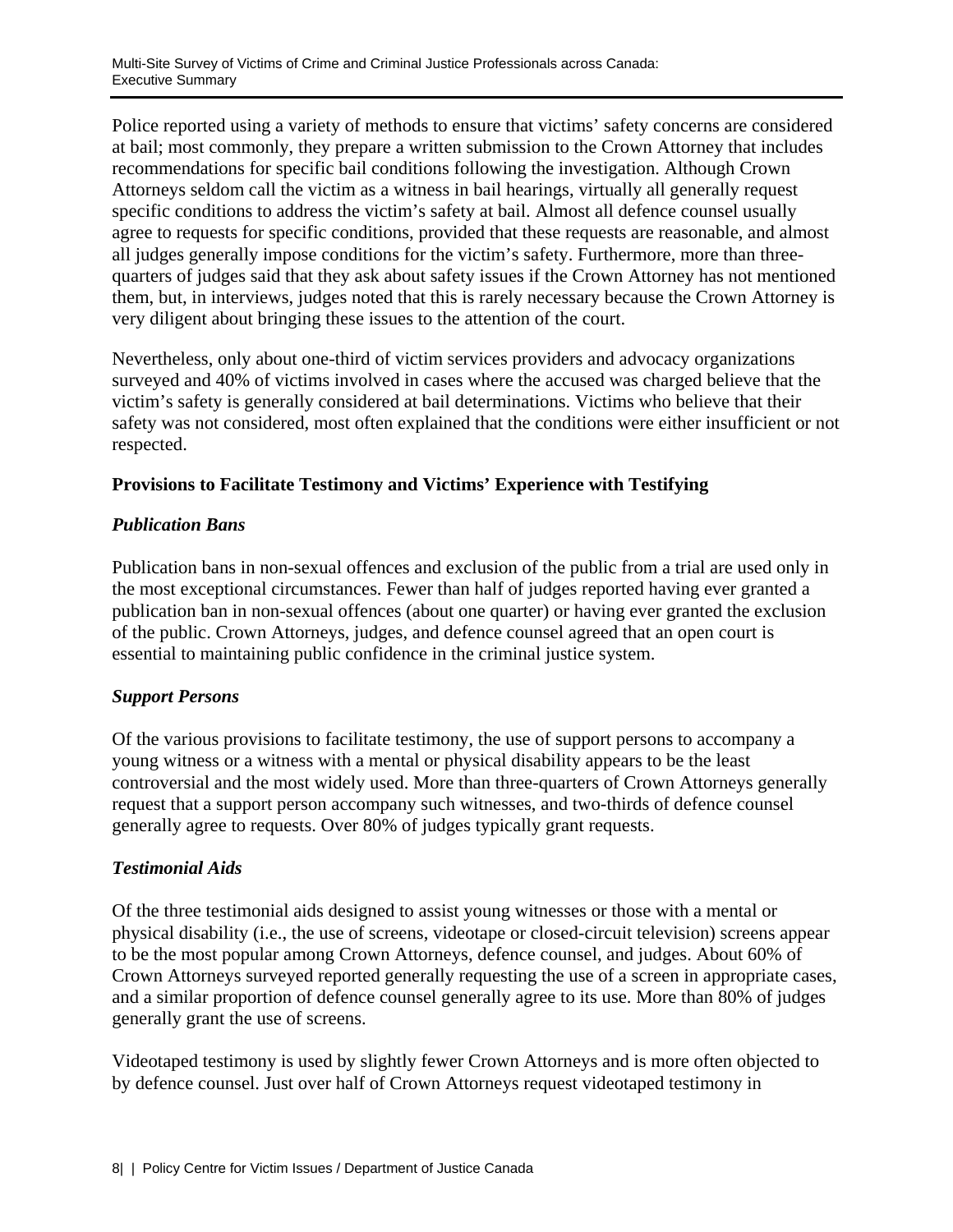appropriate cases, but less than one-quarter of defence counsel agree to it. They object primarily on the grounds that it interferes with effective cross-examination. Crown Attorneys, for their part, also perceive difficulties with videotaped testimony, including poor quality interviews and the fact that it does not relieve witnesses of being cross-examined by defence counsel. Over 60% of judges reported granting the use of videotaped testimony.

 $\sqrt{10}$ 

Closed-circuit television is the least likely of the three aids to be requested by Crown Attorneys; fewer than 40% generally request it in appropriate cases, although over 40% of defence counsel generally agree to its use. Over 60% of judges reported that they usually grant these requests.

Overall, Crown Attorney requests for testimonial aids are quite common in eligible cases, provided that the necessary technology is available. However, many Crown Attorneys explained that they do not request an aid unless there is a compelling reason to do so, and many reported having as much success without the aids as with them. Judges likewise displayed considerable willingness to grant the use of testimonial aids in eligible cases, but also emphasized the need for the Crown Attorney to present compelling evidence that the aids are truly necessary. Defence counsel expressed serious reservations about the use of testimonial aids on the grounds that these aids violate fundamental principles of the criminal justice system intended to protect the accused. Victim services providers and advocacy organizations had relatively little to say on the subject of testimonial aids, but those who offered a response believe that victims are not sufficiently aware and informed of these protections, and that they should be used more often and afforded to victims beyond the statutory age and disability requirements.

### *Section 486 (2.3)*

This section of the *Criminal Code* restrict*s* cross-examination of a child victim and witness under the age of 18 by a self-represented accused**.** A relatively small proportion of criminal justice professionals surveyed (just over one-quarter of Crown Attorneys and one-fifth of judges) has been involved in cases where section 486 (2.3) applied. Of these respondents, a large majority of Crown Attorneys reported that they would request that counsel be appointed in these cases, and over four-fifths of judges reported that they would appoint counsel for the purpose of crossexamination. Seven judges reported allowing the accused to cross-examine a young victim since section 486 (2.3) was adopted.

There was considerable support for expanding section 486 (2.3) to other offences and/or other witnesses. Three-quarters of victim services providers and advocacy groups favoured expansion, compared to half of Crown Attorneys and one-quarter of defence counsel. Across all categories of criminal justice professionals surveyed, support was most widespread for expanding the section to adult witnesses in the category of offences to which it currently applies.

#### *Victim Experiences with Testifying*

One-third of victims who participated in this study were involved in cases that went to trial, and of these, two-thirds testified at the trial. With only a few exceptions, all of those who testified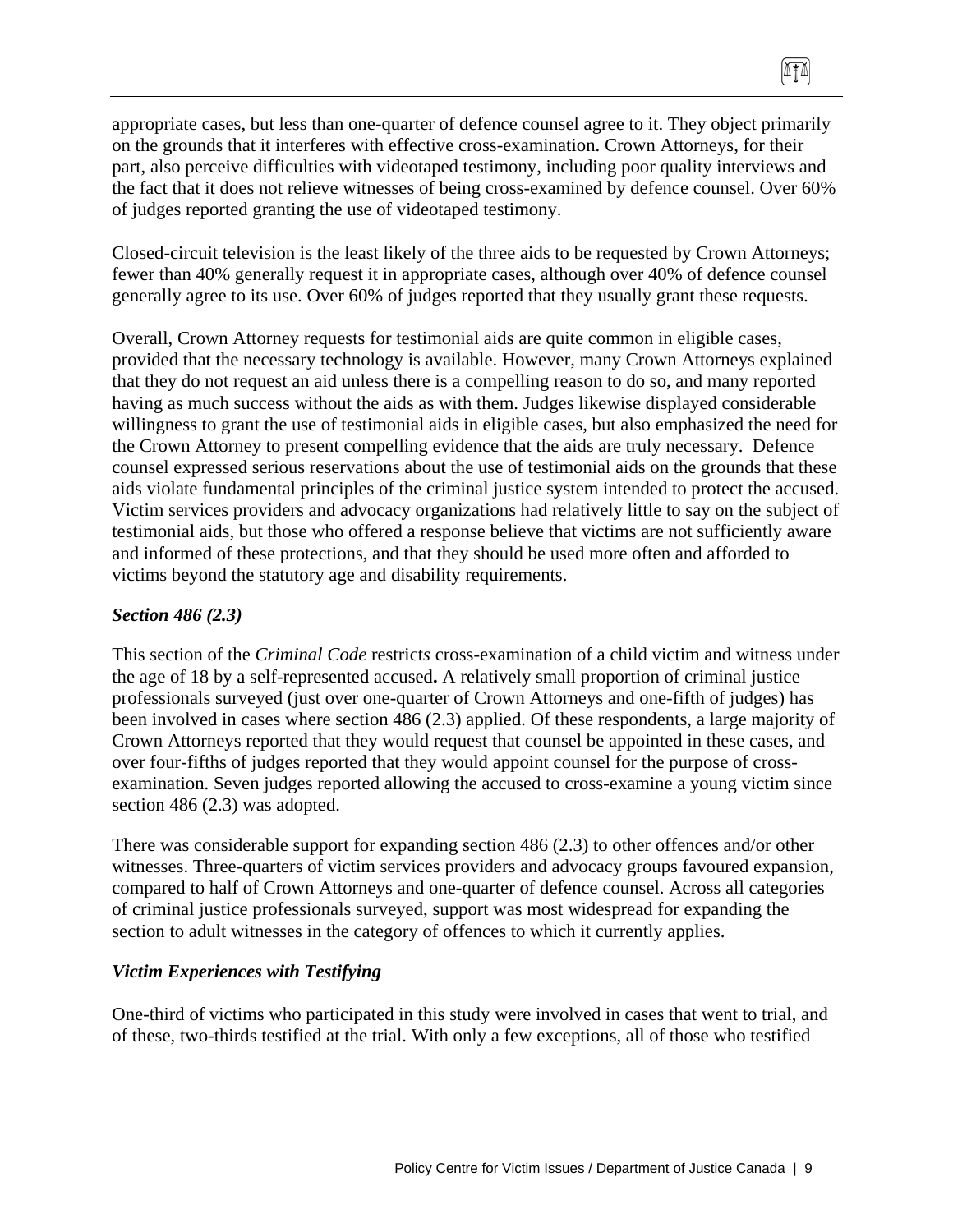received help in preparing for testimony, most often from victim services. Just over half of those who testified reported that they felt prepared for it, and almost all of these victims attributed their preparedness to the support they received prior to and during testimony. Those who felt unprepared either felt frightened, threatened, or revictimized, or said that they had had inadequate time to prepare. When asked for ways to make testifying less stressful, victims most often suggested better explanations of the court process and of what to expect in the courtroom, and improved protections or wider availability of existing protections.

A small proportion of victims interviewed were eligible for testimonial aids and/or protections to facilitate testimony. Nine victims received information about any of the above-mentioned provisions. Four of these victims actually received one or more of the protections (the remaining five did not testify, have not yet testified, or declined the aids). Of the four who received protections, three had publication bans (two in cases involving sexual offences and one in a stalking case), and one was accompanied by a support person and granted a ban on crossexamination by the self-represented accused under section 486 (2.3). In addition, one victim who was not given information about the protections subsequently received a publication ban. The five victims were divided on the question of the effectiveness of these protections. Three victims did not find these protections effective. Two said that the protections did help them to testify. The victim accompanied by the support person and protected from cross-examination by the accused said that the protections made her more comfortable.

### **Victim Impact Statements**

Almost four-fifths of the victims interviewed had received information on victim impact statements, usually from victim services, although sometimes from police. Of the victims who were involved in cases where someone was charged with the crime, almost two-thirds prepared a victim impact statement. The survey with criminal justice professionals as well as the interviews with victims indicated that most victims submit a written statement and that few choose to read their statements aloud in court. However, nine victims reported that they were not made aware of their opportunity to read their statement.

A related issue is providing information to victims about the impact statements. If awareness of the statements is low, submission rates will be correspondingly low. In interviews, Crown Attorneys, defence counsel, and victim services all questioned whether criminal justice professionals are completely fulfilling their roles concerning victim impact statements. Issues raised were whether police routinely inform victims about impact statements and whether Crown Attorneys diligently pursue obtaining them or submit the statements they do receive. About onequarter of Crown Attorneys surveyed said that they usually contact the victim to see whether he or she wants to provide an impact statement in cases where none has been submitted. While most victim services respondents believe that victims are made aware of impact statements, one-fifth think that they are not. In interviews, victim services providers suggested that victims receive some form of mandatory or consistent notification; that all agencies and criminal justice professionals provide the information at various stages of the process; and that follow-up with victims is done.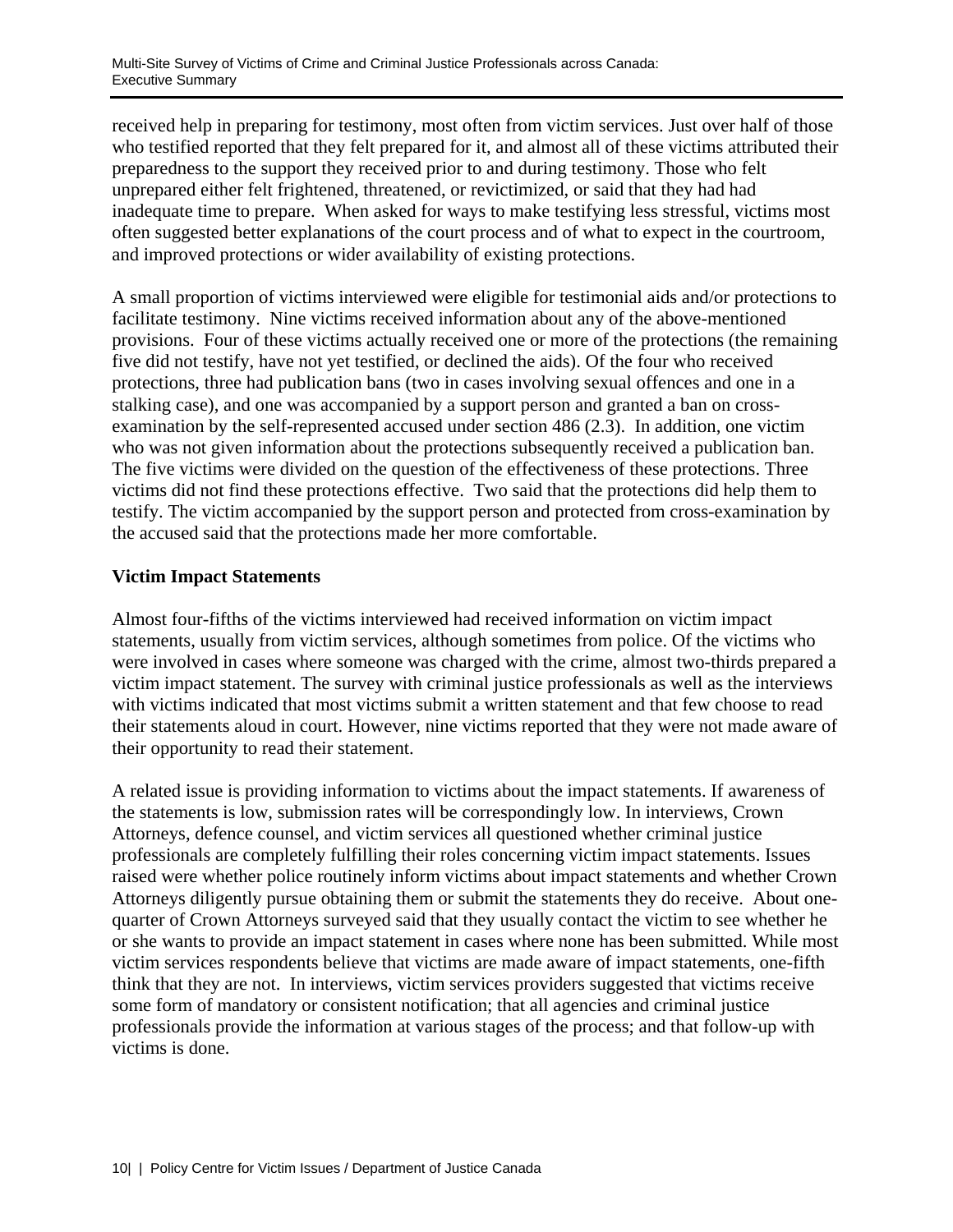Victims were asked how best to provide victims with information on impact statements. About half of victims whose accused was charged said that the information should be provided through verbal communications (in person or by telephone) so that victims can ask questions if needed. Opinion varied as to when victims should receive this information. Some said that it should be provided shortly after the crime is reported or immediately after the arrest of the accused so that victims can keep records of the crime's effect on them. However, others want victim services to let some time pass so that the victim is less overwhelmed by the experience. Most victim services providers believe that victims should be informed about victim impact statements either shortly after the crime or after the arrest of the accused.

About 60% of victim services providers surveyed reported that they assist victims with victim impact statements at sentencing mostly by providing basic assistance, such as helping victims obtain forms, explaining how to complete the impact statement, and telling victims where to send their completed statements. Close to two-thirds of victims involved in cases where someone was charged with the crime received some form of assistance with their impact statement, usually from victim services. However, in spite of this assistance, about half of victims who prepared a statement said that they had problems completing it. The most common problem was feeling unable to describe how the crime affected them, but several victims also mentioned not knowing what information they could include, having to revise their statement because of inappropriate information, and not knowing where to submit their statement.

Half of victim services providers who assist with impact statements reported that they collect and submit the completed statements for victims. From this finding, it appears that many victims submit their own impact statements to the Crown Attorney and/or court. The interviews with criminal justice professionals support this; some jurisdictions do not collect and submit victim impact statements. In these jurisdictions, unless the victims seek assistance from victim services providers, they do not receive much advice on when to submit the statement. As well, while most of the victims interviewed submitted their victim impact statements to victim services, almost one-fifth submitted them directly to the Crown Attorney. This is important because both Crown Attorneys and victim services raised the issue of the timing of submission and how it can create difficulties for victims. If victims are submitting their statements themselves, they may be unaware of the potential downsides, such as cross-examination on his or her victim impact statement. One-quarter of Crown Attorneys, one-fifth of defence counsel, and one-tenth of judges had been involved in a case where the victim was cross-examined on their victim impact statement. In interviews, Crown Attorneys and defence counsel considered it rare for a victim to be cross-examined on his or her impact statement because the Crown Attorney and defence counsel usually agree to excise any prejudicial or otherwise inadmissible material before the impact statement is submitted to the court.

There are conflicting views among criminal justice professionals on when to submit an impact statement. The major concerns are the need to receive the statement early enough to ensure that it is considered during plea negotiations versus risking cross-examination of the victim on the statement during trial. Half of Crown Attorneys surveyed and several victim services providers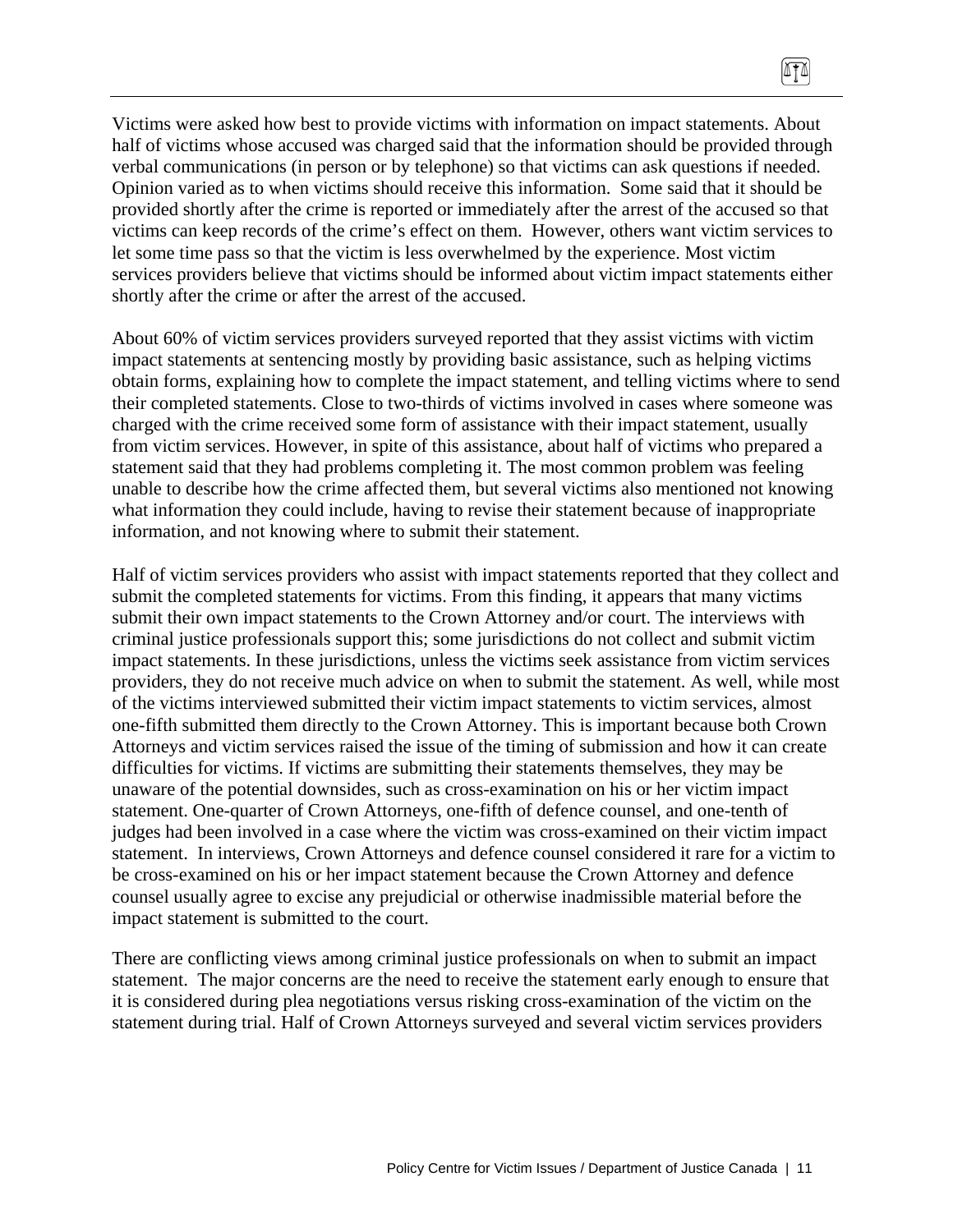in their interviews stressed the need to submit the statement early in the process in case a sudden guilty plea occurs; the statement can then assist the Crown Attorney in negotiations and can be used at sentencing. However, others (including 44% of Crown Attorneys surveyed) believe that the risk of cross-examination means that victim impact statements should only be submitted after a finding of guilt; in addition, waiting until later in the process allows the victim to prepare a more complete statement. Of the victims interviewed who prepared a victim impact statement, one-fifth submitted it early in the process, shortly after either the crime, the arrest of the accused, or the laying of charges; 54% submitted it just prior to the guilty plea or conviction.

Of the victims whose offender pleaded guilty or was convicted at trial, one quarter reported that the judge did not ask them whether they had been given the opportunity to prepare a victim impact statement even though they had not submitted one.

Over four-fifths of judges reported that they use victim impact statements in determining the sentence. The same proportion of Crown Attorneys reported that they remind judges to consider victim impact statements in cases where they are submitted. According to the judges, they consider victim impact statements as they do other relevant information to help determine the severity of the offence and the length of sentence. However, judges also noted in interviews that the use of victim impact statements is carefully circumscribed; while victim impact statements can provide relevant information, they do not and cannot influence sentencing to the extent that they express a desire for outcomes that differ from those defined by the *Criminal Code*. Crown Attorneys agreed with this perspective, commenting in interviews that while judges consider victim impact statements, they still must impose sentences that are consistent with the *Criminal Code* and case law.

The different categories of criminal justice professionals surveyed responded differently to whether there are obstacles to or problems with victim impact statements. Four-fifths of defence counsel and half of Crown Attorneys reported obstacles or problems compared to one-third of victim services providers and one-fifth of police. For Crown Attorney and defence counsel, the biggest obstacle or problem is the inclusion of inappropriate or irrelevant material in the victim impact statements, such as reciting the facts of the case, referring to the offender's alleged involvement in other criminal activities, or offering their views on sentencing. About half of judges surveyed reported disallowing parts of victim impact statements, usually for containing irrelevant or inappropriate information.

Victims were divided on whether they believed that the judge considered their impact statement. Several victims expressed dissatisfaction with the content restrictions. They said that they could not adequately explain themselves and elaborate on the effects of the crime. They also wanted to discuss issues such as their history with the offender and were frustrated by not being able to do so. Some wanted to provide their views on sentencing. A few victims were not allowed to read their victim impact statements because of inappropriate content.

Related to the issue of irrelevant information is the possible objection to the statement or crossexamination of the victim on his or her impact statement. About one-fifth of Crown Attorneys, victim services providers, and police respondents mentioned this as an obstacle to the submission of victim impact statements. In interviews, several Crown Attorneys said that the victim impact statement can be detrimental to the Crown Attorney's case; it can make the victim more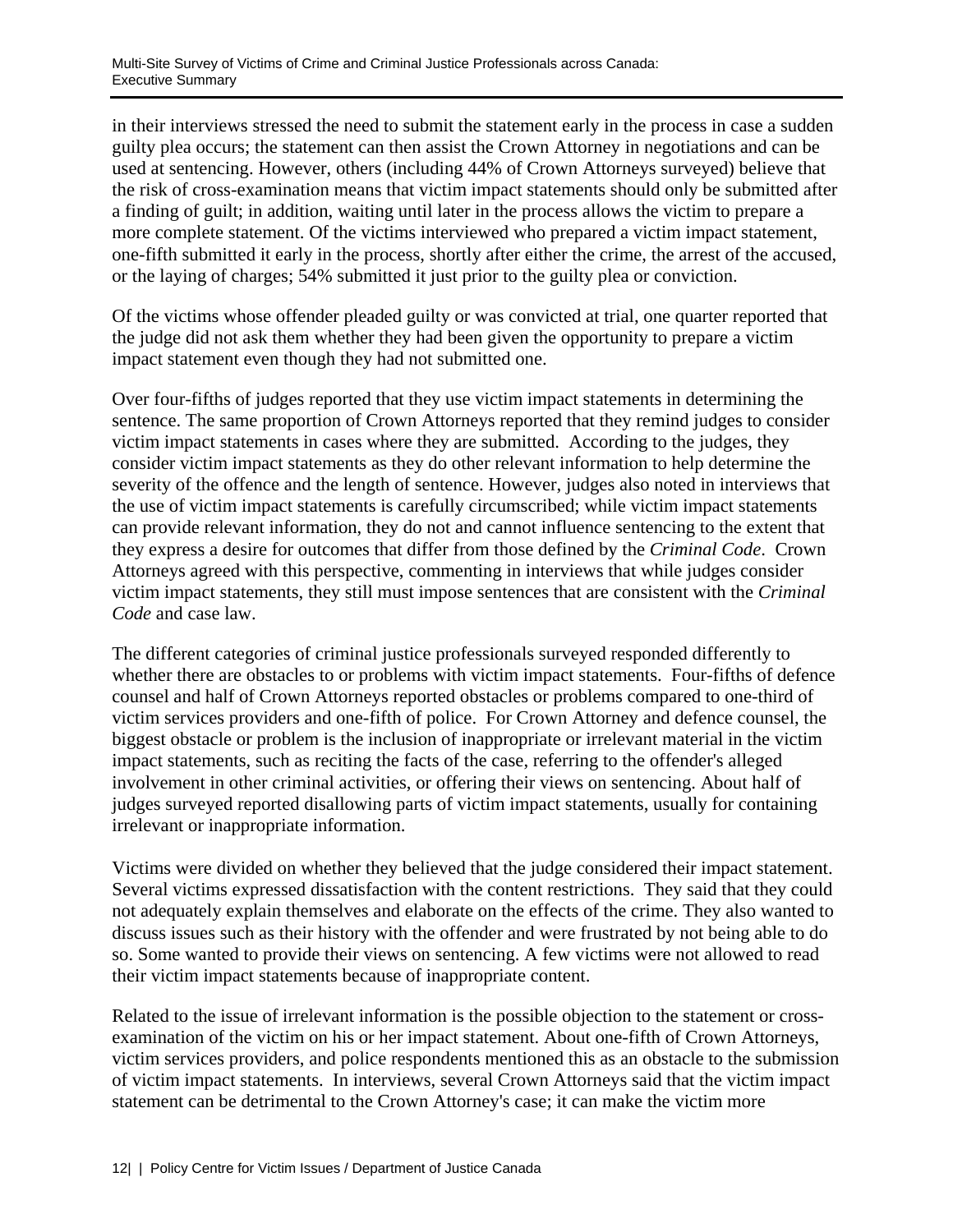vulnerable and strengthen the defence. Victim services providers who were interviewed expressed the concern that some victims do not prepare an impact statement because they fear being questioned on its content. However, in their survey responses, victim services providers have found the biggest obstacle to occur in the preparation of the statement because of a lack of guidance and information (32% listed this as an obstacle). Another third of victim services providers listed literacy or language as a major barrier.

m

However, even with these potential difficulties in giving victim impact statements, four-fifths of the victims who prepared a statement were pleased that they did. About half commented that the statement gave them a voice, and about one-fifth valued the chance to let the judge and the accused know the effect of the crime. In interviews, victim services providers also commented that impact statements are beneficial in that they allow victims to express themselves and make the judge and offender aware of the crime's effect on them.

Parole survey respondents indicated that the parole board considers all forms of victim statements provided — those from trial, formal victim statements submitted directly to the parole board, and other new or additional information that the victim might provide. NPB respondents reported that the Parole Board uses this information in a variety of ways, including in making risk assessments, in determining conditions, and in assessing the offender's progress. Most provincial parole board respondents simply stated that victim information is just one factor the parole board considers. Only one victim interviewed submitted an impact statement to the parole board.

#### **Other** *Criminal Code P***rovisions**

#### *Restitution*

According to two-thirds of Crown Attorneys and four-fifths of defence counsel surveyed, when requests for restitution are reasonable, restitution is usually ordered. According to judges surveyed, the key factors are the ability to quantify the losses and the offender's ability to pay.

The difficulties come with enforcing restitution orders, according to all respondent groups. Half of Crown Attorneys and two-thirds of probation officers surveyed regard restitution enforcement as difficult, as do one-third of defence counsel. According to all three groups, the inability of the accused to pay is the most common obstacle to enforcement. Enforcement is often not pursued because it requires a large expenditure of money to collect relatively small amounts of money. In addition, enforcement of each form of restitution, as a condition of probation or as a stand-alone order, presents unique challenges that can leave the impression of few consequences to failure to comply. Because the Crown Attorney must prove a wilful breach of a probation order, Crown Attorneys rarely bring charges in these cases, and even if they do, the typical result is a fine that is less than the restitution order itself. For stand-alone restitution orders, all three groups noted that enforcement requires the victim to engage in a difficult legal process and bear all the costs of enforcement, which is not a realistic option for many victims of crime.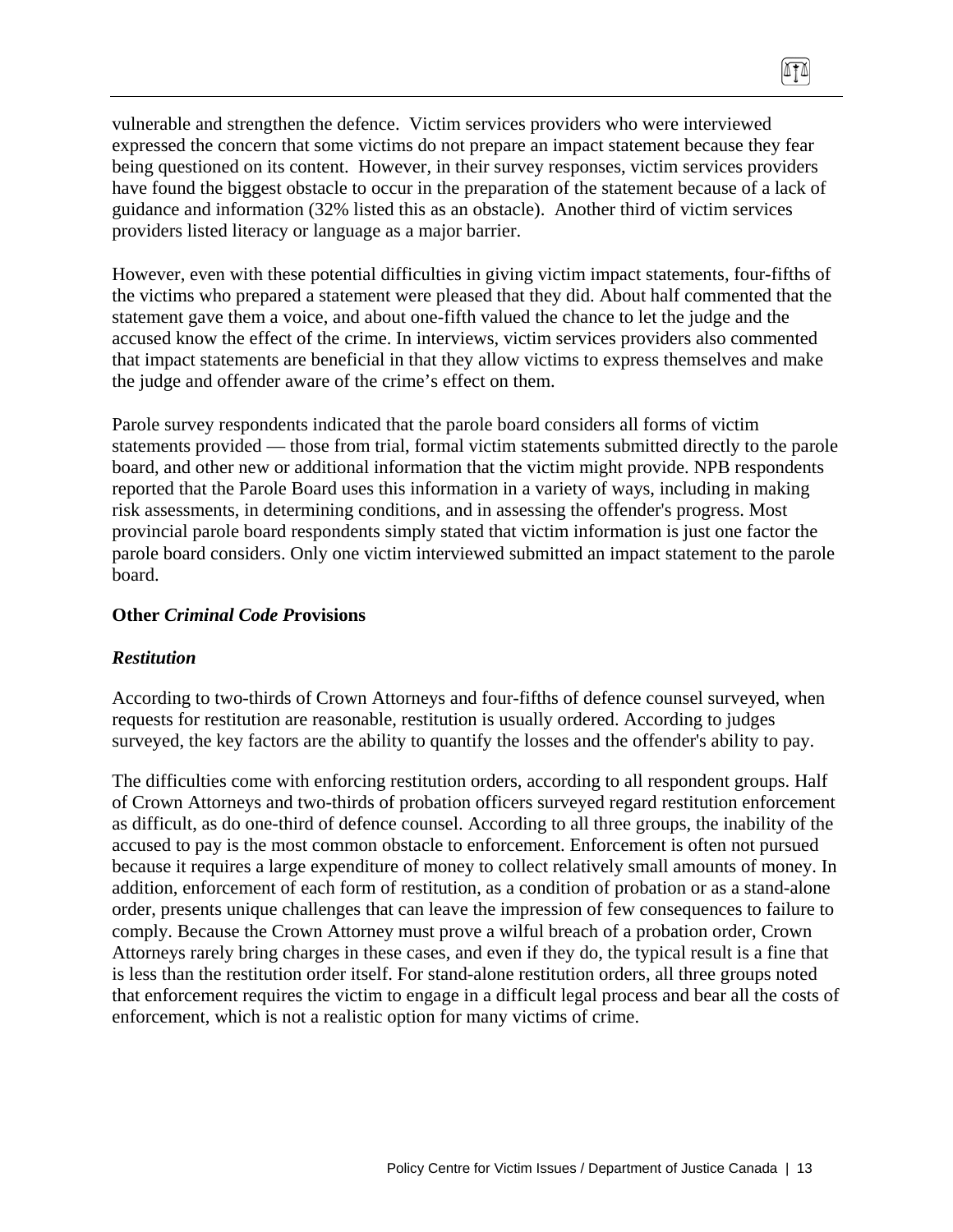Victim services and advocacy group respondents also perceive obstacles to the use of restitution. In accord with the primary reason for enforcement difficulties given by Crown Attorney and defence counsel, the most common obstacle mentioned was the offender's inability to pay. However, unlike these other groups, victim services and advocacy group respondents believe that restitution is underused due to victims' lack of awareness and knowledge of restitution.

Few victims received restitution, and those who did found enforcement difficult. Eleven of 72 victims involved in a case where there was a conviction or guilty plea reported that restitution was ordered in their case; only one reported that the offender paid the full amount of the order. Victims who were granted restitution mentioned encountering several difficulties with enforcing these orders, including not receiving the payment or the full amount of the payment; waiting longer than expected to receive the payment; not knowing what to do to enforce the orders; and not being informed of a payment schedule.

#### *Victim Surcharge*

Under the *Criminal Code,* the victim surcharge is automatic in all cases except where the offender has requested a waiver and demonstrated that paying the surcharge would cause undue hardship. Almost 60% of judges surveyed reported that they generally apply the surcharge, and the third who do not gave the offender's inability to pay as the reason.

Other criminal justice professionals surveyed disagreed about whether the surcharge is waived appropriately. Almost nine-tenths of defence counsel believe that it is, while over two-thirds of Crown Attorneys and victim services believe that it is not. In interviews, those who believe that the waivers are appropriate see them as occurring when the offender is unable to pay. They also reported that waivers only occur after an explicit defence counsel request or after the judge has already received information about the offender's financial situation and other relevant personal circumstances. On the other hand, those who believe that the surcharge is waived too often attribute the frequent waiver to judicial attitudes; the surcharge is not seen as an integral part of the justice system. They also noted that judges often waive the surcharge without an explicit request. When requests are made to waive the surcharge, few Crown Attorneys usually challenge these applications because they rarely have any information or proof to contest the reasons presented by the defence counsel as grounds for the waiver.

Few victims were aware of the surcharge, and only three reported that the offender in their case was ordered to pay it. Some courts do not announce the award of the surcharge; it is automatic unless waived, which may explain why so few victims were aware of the surcharge being ordered.

#### *Conditional Sentences*

There is widespread agreement among all criminal justice professionals surveyed that conditional sentences are appropriate in non-violent offences, but there is less support for their use in offences against the person. Defence counsel are more likely than other criminal justice professional surveyed to think that conditional sentences are appropriate.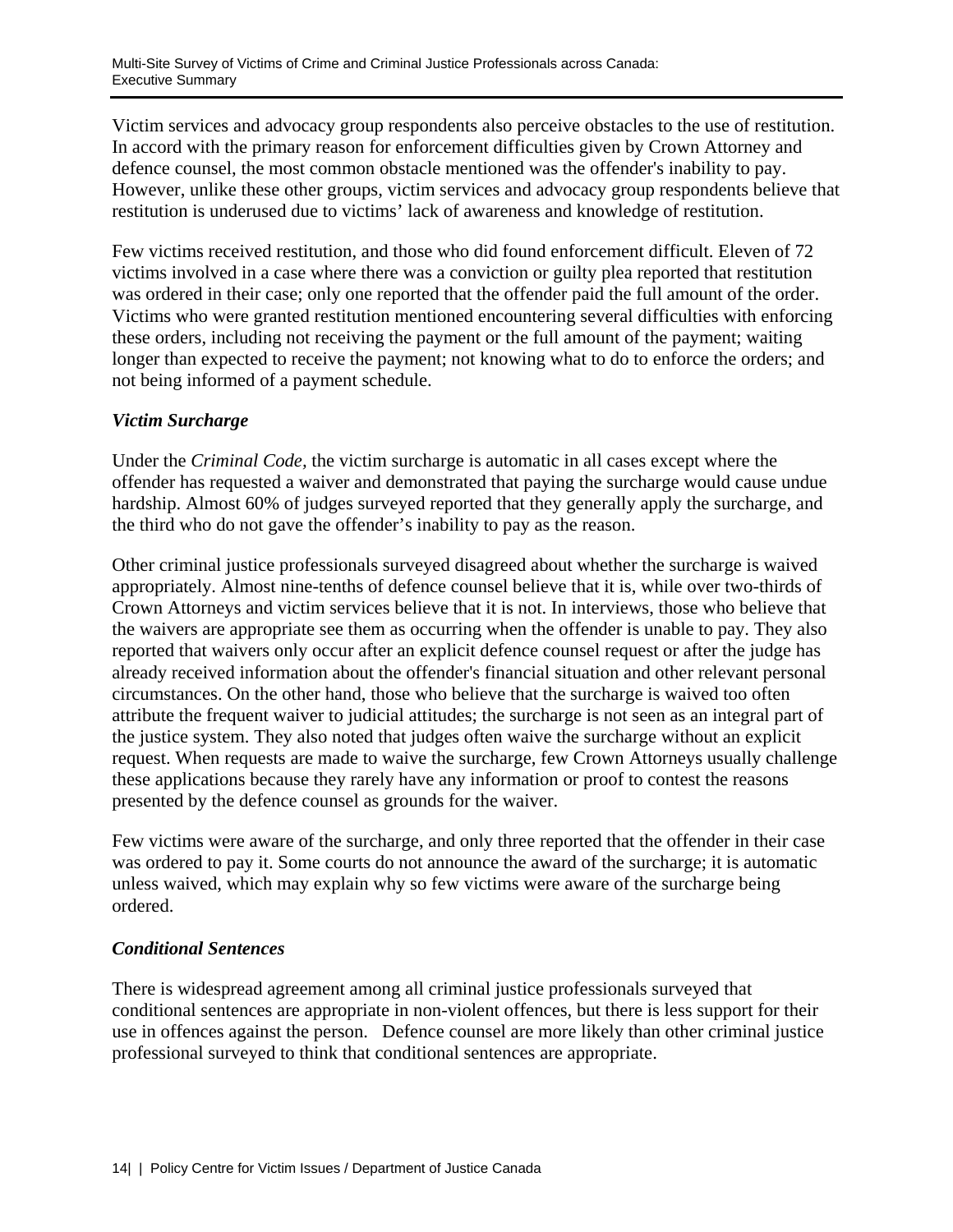Survey results show that conditions for the victim's safety are almost always requested by Crown Attorneys, agreed to by defence counsel, and granted by judges when conditional sentences are imposed. Nevertheless, findings were not as consistent among victim services providers and advocacy groups. In interviews, many victim services providers as well as some Crown Attorneys noted a lack of resources for supervision and enforcement of conditional sentences, with the consequence that offenders are not being adequately punished for breaches.

 $\sqrt{10}$ 

Just less than one-quarter of victims involved in cases where the accused was convicted or pleaded guilty reported that such a sentence was imposed in their case. These victims were equally split between those who agreed with the sentence and those who disagreed. Almost all of the victims said that they were informed of the details of the sentence.

#### **Restorative Justice**

Of the various categories of criminal justice professional surveyed, defence counsel were most likely to have participated in a restorative justice approach (58%), followed by Crown Attorneys (43%). Other criminal justice professionals reported less involvement. Among those who had not participated, the two most common explanations overall were that restorative approaches are not available or not yet widely used in their province; and that restorative justice had never arisen as an option or that they had never had a case suitable for restorative justice. None of the victims interviewed reported that restorative justice was used in their case, and only three received information about it.

Criminal justice professionals generally agreed that it is important to consult the victim in the decision to use a restorative justice approach, although some noted that the decision whether to proceed is not the victim's alone to make since some cases can affect entire communities. They believe that restorative justice would be most effective in cases involving young offenders, first offenders, and minor property offences; in cases where the whole community is affected; and in cases where the victim consents to the process and the offender is motivated to participate. They disagreed, however, on the appropriateness of restorative approaches in violent offences, citing doubts about their ability to adequately protect victims' safety.

#### **Victim Participation at Parole**

Only a small number of parole survey respondents (NPB, provincial, and CSC) reported that victims participate in the parole process, regardless of the seriousness of the case. In keeping with these results, about three-quarters of parole respondents believe that there are obstacles to victim participation in the parole or correctional process. The main barriers cited by federal respondents are lack of funding to assist victims who want to attend hearings and lack of victim awareness of available support services and how victims can participate. Provincial parole board respondents consider the lack of victim awareness as the primary obstacle. Only one victim interviewed had submitted a victim statement to the parole board.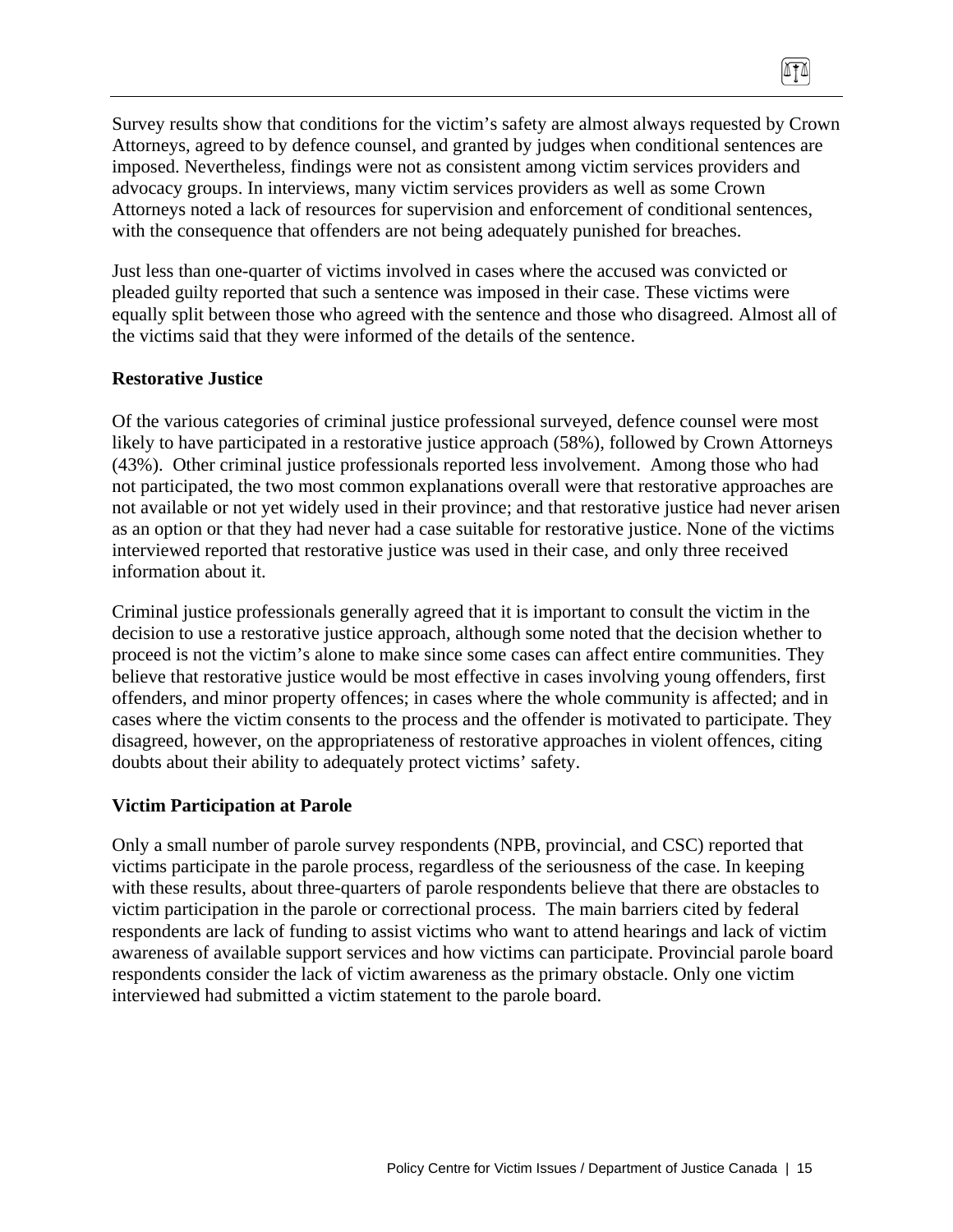### **Impact of the** *Criminal Code* **Provisions Intended to Benefit Victims**

Criminal justice professionals identified numerous outcomes from the *Criminal Code* provisions intended to benefit victims. While all respondent groups included some comments on the limitations of the provisions' impact, a larger proportion focused on positive accomplishments. The accomplishments receiving the most mentions from the criminal justice professionals surveyed were the creation of a more balanced criminal justice system through increased awareness of the concerns and interests of victims and the provision of more formal mechanisms to ensure that victims have opportunities to participate and have a voice in the system. In interviews, they discussed these accomplishments further. Crown Attorneys and victim services providers believe that the increased profile of the victim has led to enhanced services and a system that responds better to victim needs. Judges commented that the provisions have led to a more uniform consideration of victims in the courts and increased respect for the system by the general public. Judges, Crown Attorneys, and victim services providers also expressed the view that victims are now more satisfied with the criminal justice system. They believe that the provisions have increased victim confidence in the system and willingness to participate; however, about an equal number of judges and defence counsel expressed concern that the provisions have increased victims' expectations about what their role in the system is and how their input might affect outcomes. These respondents worry that if these expectations are not met, victims will be disillusioned. A sizeable minority (one-quarter to one-tenth) of respondents believes that the provisions have accomplished little or nothing.

### **Overview of Victim Experiences in the Criminal Justice System**

Victims were divided on the criminal justice system's consideration of victims. Half rated the system as good, while just over one-quarter consider it to be poor. One-fifth said that the system's consideration of victims falls somewhere in between. Those who gave the system positive marks based this impression largely on their experiences with individuals in the system (i.e., their victim services provider, the Crown Attorney, the police). Victims were split in their views of the Crown Attorneys. Some appreciated the job done by the Crown Attorney, but others wanted more time with him or her and more explanation of the process.

A number of victims were critical of the system as a whole. About one-fifth of victims believe that the system favours the accused and does not hold criminals accountable for their actions. About the same number believe that the system does not treat victims with respect. These victims feel ignored by the system and believe that a lack of understanding and compassion permeates the criminal justice process. About one-tenth of victims mentioned the need for more financial assistance or victim compensation for victims, such as paying for transportation to court, and the need for more information about the criminal justice system.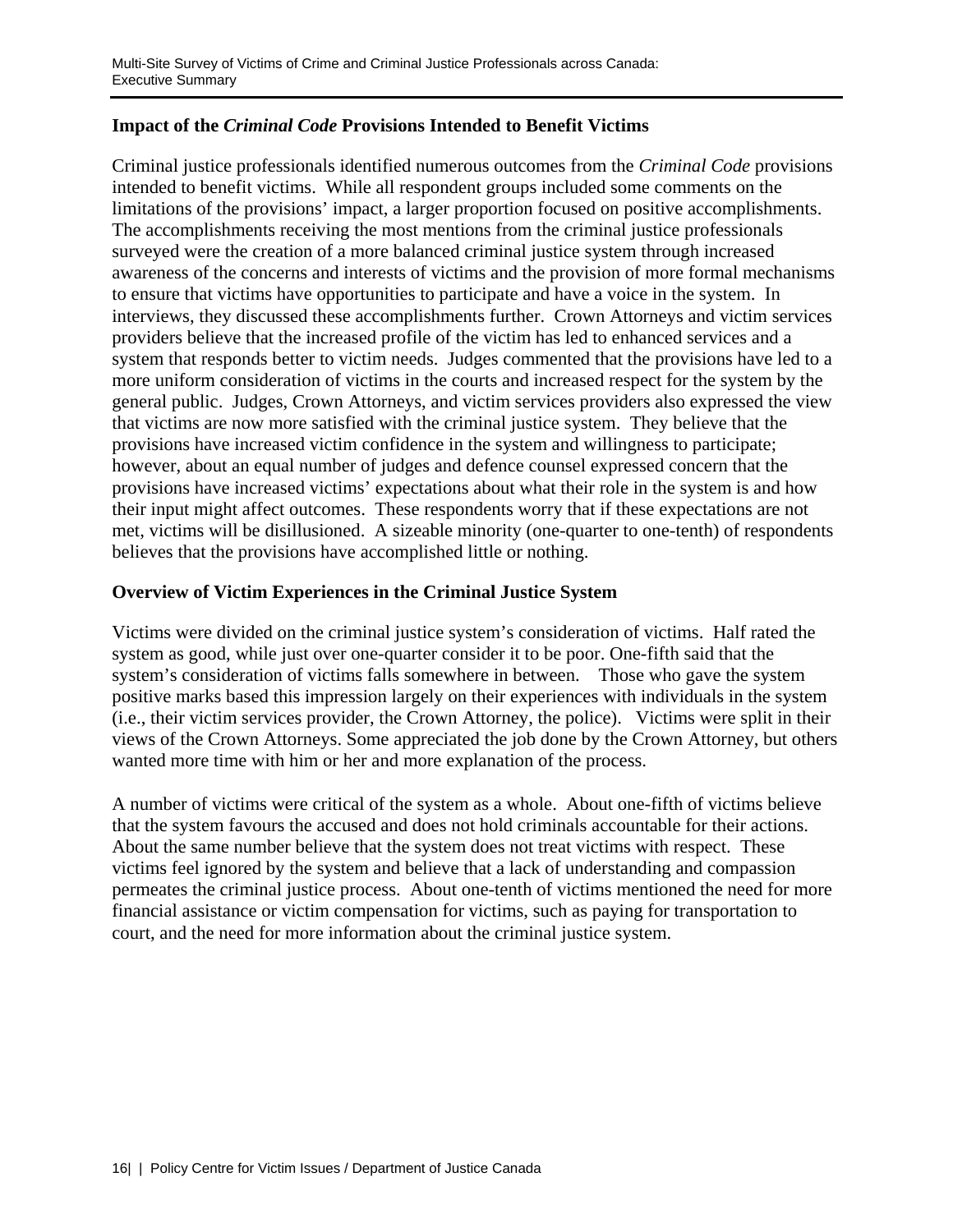To conclude, this multi-site survey was undertaken to provide information on a broad range of issues related to victims and criminal justice professionals with respect to recent reforms to benefit victims of crime. The findings of this survey are intended to inform the work of the Policy Centre for Victims Issues, Department of Justice Canada, and assist in identifying new areas of research as well as potential areas for future reforms. Findings will also assist other criminal justice professionals across Canada in their efforts to improve the services available for victims of crime as well as the experience victims have through the criminal justice system.

 $\sqrt{10}$